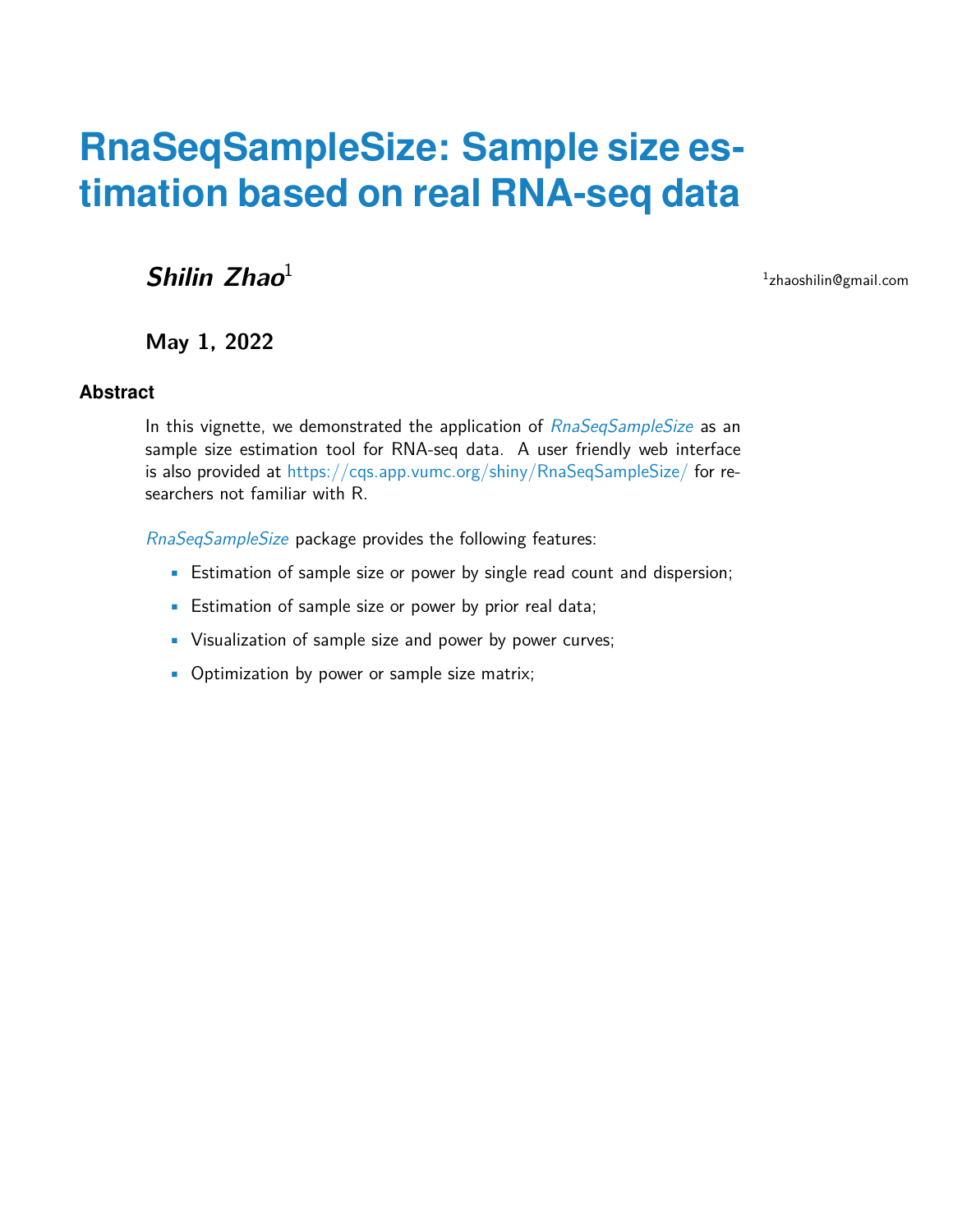# **Contents**

| 1 | 3          |                                                                                                                                                                                                                                                                                                                                                                                                                                                                                                                                                                                                                                                                             |  |  |  |  |  |  |  |  |
|---|------------|-----------------------------------------------------------------------------------------------------------------------------------------------------------------------------------------------------------------------------------------------------------------------------------------------------------------------------------------------------------------------------------------------------------------------------------------------------------------------------------------------------------------------------------------------------------------------------------------------------------------------------------------------------------------------------|--|--|--|--|--|--|--|--|
| 2 |            | User friendly web interface <b>contained Container and September 2016</b><br>3                                                                                                                                                                                                                                                                                                                                                                                                                                                                                                                                                                                              |  |  |  |  |  |  |  |  |
| 3 |            | Examples<br>3                                                                                                                                                                                                                                                                                                                                                                                                                                                                                                                                                                                                                                                               |  |  |  |  |  |  |  |  |
|   | 3.1<br>3.2 | Estimation of sample size or power by single read count<br>$\overline{\mathbf{4}}$<br>Power estimation entries and the set of the set of the set of the set of the set of the set of the set of the<br>$\overline{\mathbf{4}}$<br>3.1.1<br>4<br>3.1.2<br>5<br>Estimation of sample size or power by reference data<br>Power estimation with datasets in RnaSeqSample-<br>3.2.1<br>5<br>SizeData package entertainment and state and state and state and state and state and state and state and state<br>Sample size estimation with datasets in RnaSeqSam-<br>3.2.2<br>6<br>pleSizeData package<br>Sample size or power estimation with user's prior dataset<br>3.2.3<br>7 |  |  |  |  |  |  |  |  |
|   | 3.3        | Analyze public Rna-Seq data to find best parameters<br>9<br>Library size and number of expression genes<br>9<br>3.3.1<br>Number of differential genes and fold changes be-<br>3.3.2<br>9                                                                                                                                                                                                                                                                                                                                                                                                                                                                                    |  |  |  |  |  |  |  |  |
|   | 3.4        | Power curve visualization entertainment and the power curve with the property of the contract of the contract o<br>10                                                                                                                                                                                                                                                                                                                                                                                                                                                                                                                                                       |  |  |  |  |  |  |  |  |
|   | 3.5        | Optimization by power or sample size matrix<br>11                                                                                                                                                                                                                                                                                                                                                                                                                                                                                                                                                                                                                           |  |  |  |  |  |  |  |  |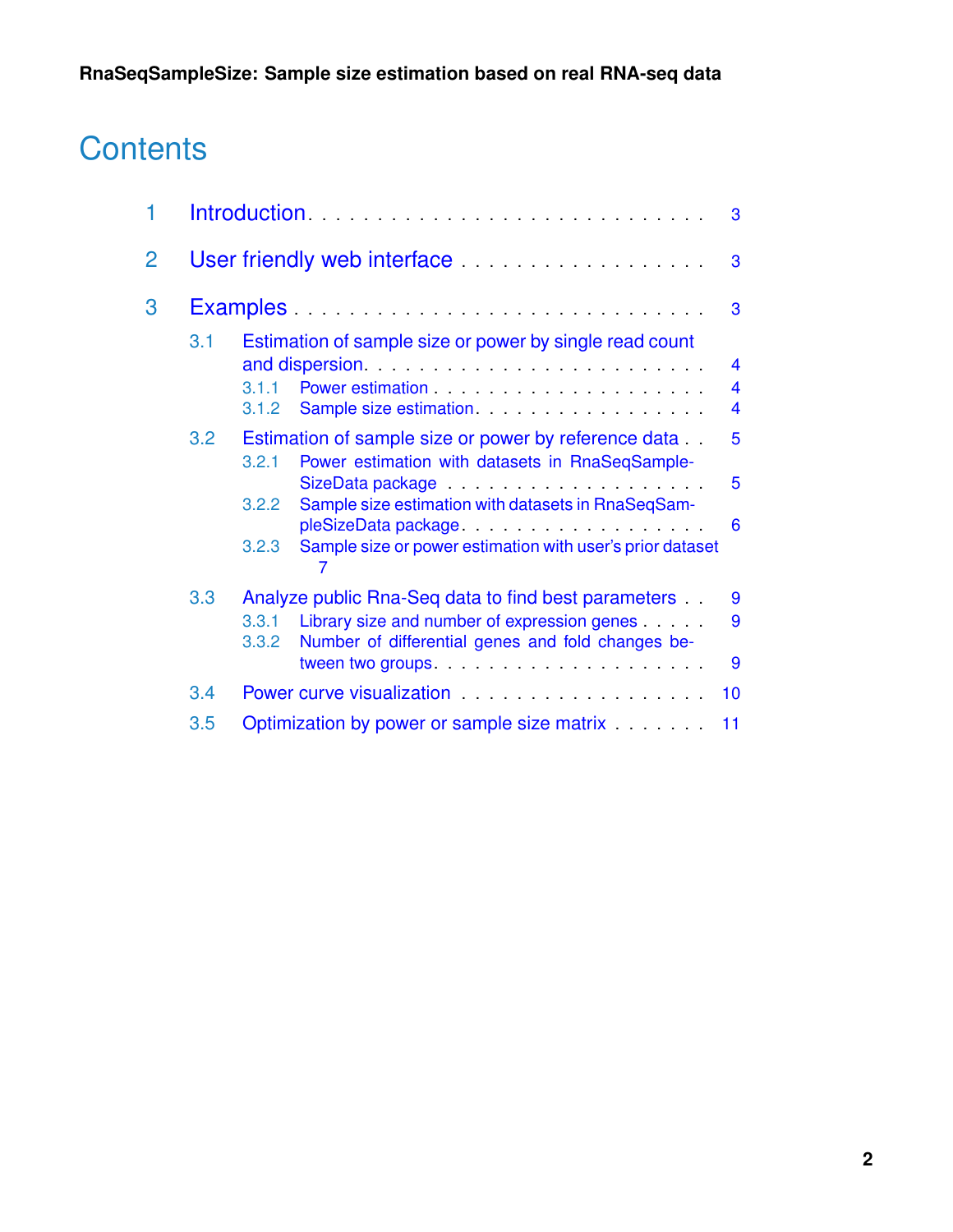## 1 Introduction

<span id="page-2-0"></span>Sample size estimation is the most important issue in the design of RNA sequencing experiments. However, thousands of genes are quantified and tested for differential expression simultaneously in RNA-seq experiments. The false discovery rate for statistic tests should be controlled. At the same time, the thousands of genes have widely distributed read counts and dispersions, which were often estimated by experience or set at the most conservative values in previous sample size estimation methods. As a result, the estimated sample size will be inaccurate or over-estimated.

To solve these issues, we developed a sample size estimation method based on the distributions of gene read counts and dispersions from real data. Datasets from the user's preliminary experiments or the Cancer Genome Atlas (TCGA) can be used as reference. The read counts and their related dispersions will be selected randomly from the reference based on their distributions, and from that, the power and sample size will be estimated and summarized.

# <span id="page-2-1"></span>2 User friendly web interface

<span id="page-2-2"></span>A user friendly web interface for [RnaSeqSampleSize](http://bioconductor.org/packages/RnaSeqSampleSize) package is provided at [https://cqs.app.vumc.org/shiny/RnaSeqSampleSize/.](https://cqs.app.vumc.org/shiny/RnaSeqSampleSize/) Most of the functions in Examples section can be performed in this website.

# 3 Examples

First we will load the [RnaSeqSampleSize](http://bioconductor.org/packages/RnaSeqSampleSize) package.

 $\sqrt{R}$ 

<span id="page-2-3"></span>

| (Library(RnaSeqSampleSize |  |  |                                    |                                                            |  |  |  |  |  |  |  |
|---------------------------|--|--|------------------------------------|------------------------------------------------------------|--|--|--|--|--|--|--|
|                           |  |  | ## Loading required package:       | ggplot2                                                    |  |  |  |  |  |  |  |
|                           |  |  |                                    | ## Loading required package: RnaSeqSampleSizeData          |  |  |  |  |  |  |  |
|                           |  |  | ## Loading required package:       | edaeR                                                      |  |  |  |  |  |  |  |
|                           |  |  | ## Loading required package: limma |                                                            |  |  |  |  |  |  |  |
|                           |  |  |                                    | ## Setting options('download.file.method.GEOquery'='auto') |  |  |  |  |  |  |  |
|                           |  |  |                                    | ## Setting options('GEOquery.inmemory.gpl'=FALSE)          |  |  |  |  |  |  |  |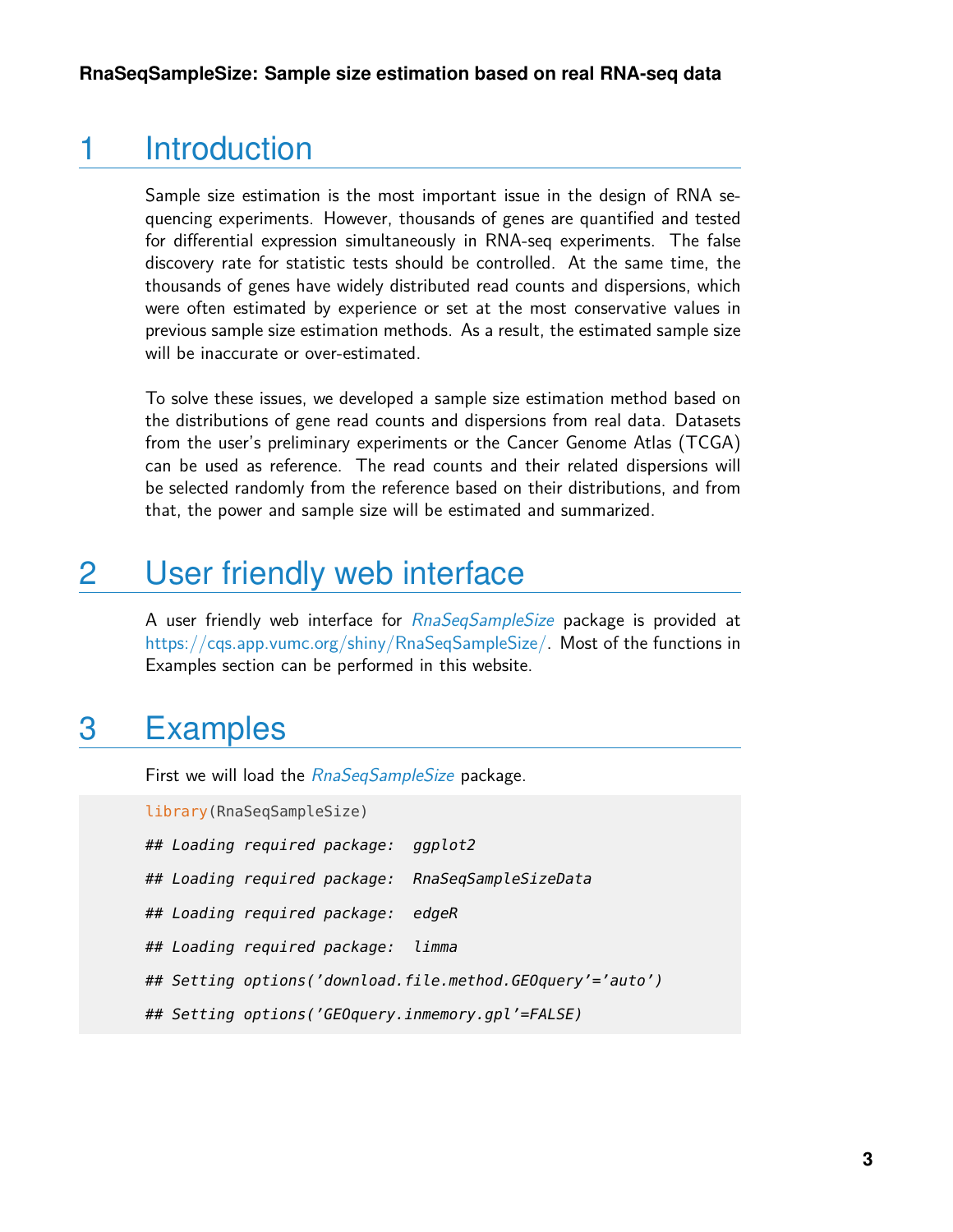## 3.1 Estimation of sample size or power by single read count and dispersion

### 3.1.1 Power estimation

<span id="page-3-0"></span>For example, if we are estimating the power of finding significant genes for RNAseq data with specified sample size, and we have the following parameters:

- Number of samples in each group: 63;
- Minimal fold change between two groups: 2;
- Minimal average read counts: 5;
- Maximal dispersion: 0.5;
- False discovery rate: 0.01;

As a result, the estimated power is  $0.8$  by est\_power function. It means that we have 80% probability to find the significant genes with 63 samples in each group.

```
example(est_power)
##
## est_pw> n<-63;rho<-2;lambda0<-5;phi0<-0.5;f<-0.01
##
## est_pw> est_power(n=n, rho=rho, lambda0=lambda0, phi0=phi0,f=f)
## [1] 0.8
```
### 3.1.2 Sample size estimation

<span id="page-3-1"></span>For example, if we are estimating the sample size for RNA-seq data to achieve desired power of finding significant genes, and we have the following parameters:

- Desired power of finding significant genes: 0.8;
- Minimal fold change between two groups: 2;
- Minimal average read counts: 5;
- Maximal dispersion: 0.5;
- False discovery rate: 0.01;

As a result, the estimated sample size is 63 by sample\_size function. It means that if we want to have 80% probability to find the significant genes, we need 63 samples in each group.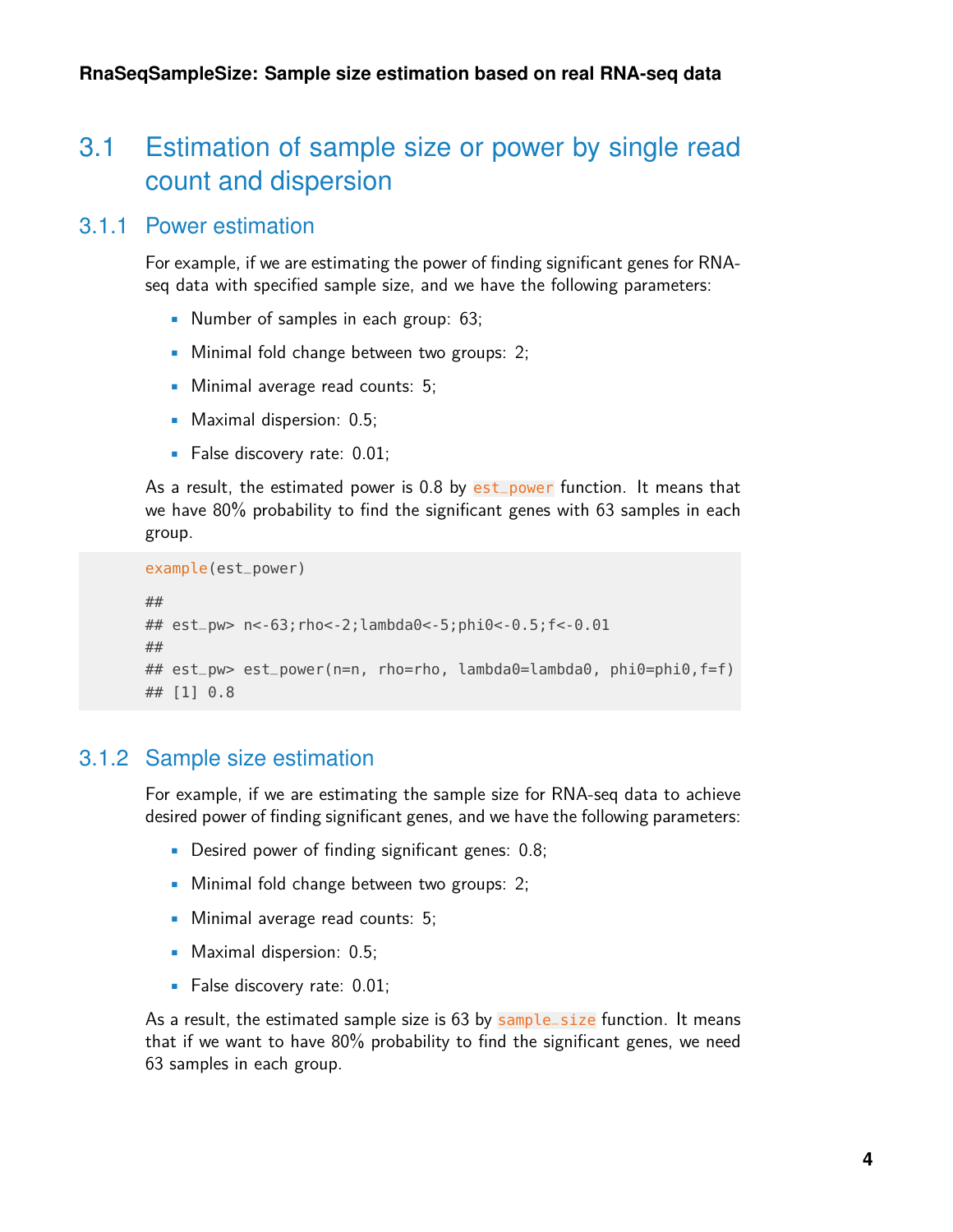```
example(sample_size)
##
## smpl_s> power<-0.8;rho<-2;lambda0<-5;phi0<-0.5;f<-0.01
##
## smpl_s> sample_size(power=power, f=f,rho=rho, lambda0=lambda0, phi0=phi0)
## [1] 63
```
## <span id="page-4-0"></span>3.2 Estimation of sample size or power by reference data

### <span id="page-4-1"></span>3.2.1 Power estimation with datasets in RnaSeqSampleSizeData package

[RnaSeqSampleSizeData](http://bioconductor.org/packages/RnaSeqSampleSizeData) package contains the read counts and dispersion distribution from some real datasets and can be used as prior data for sample size or power estimation. They can be called with following names:

## [1] "TCGA\_BLCA" "TCGA\_BRCA" "TCGA\_CESC" "TCGA\_COAD" "TCGA\_HNSC" "TCGA\_KIRC" ## [7] "TCGA\_LGG" "TCGA\_LUAD" "TCGA\_LUSC" "TCGA\_PRAD" "TCGA\_READ" "TCGA\_THCA" ## [13] "TCGA\_UCEC"

For example, if we are estimating the power of finding significant genes for RNAseq data with specified sample size, and we have the following parameters:

- Number of samples in each group: 65;
- Minimal fold change between two groups: 2;
- Prior data: TCGA READ data, stored in [RnaSeqSampleSizeData](http://bioconductor.org/packages/RnaSeqSampleSizeData) package, can be used with name TCGA\_READ;
- False discovery rate: 0.01;

Here we demonstrated the power estimation by prior data in three different situations.

• If we are intesested in all genes, we can use repNumber parameter to specify random number of genes to perform power estimation;

```
est_power_distribution(n=65,f=0.01,rho=2,
                       distributionObject="TCGA_READ", repNumber=5)
## [1] 0.7370264
```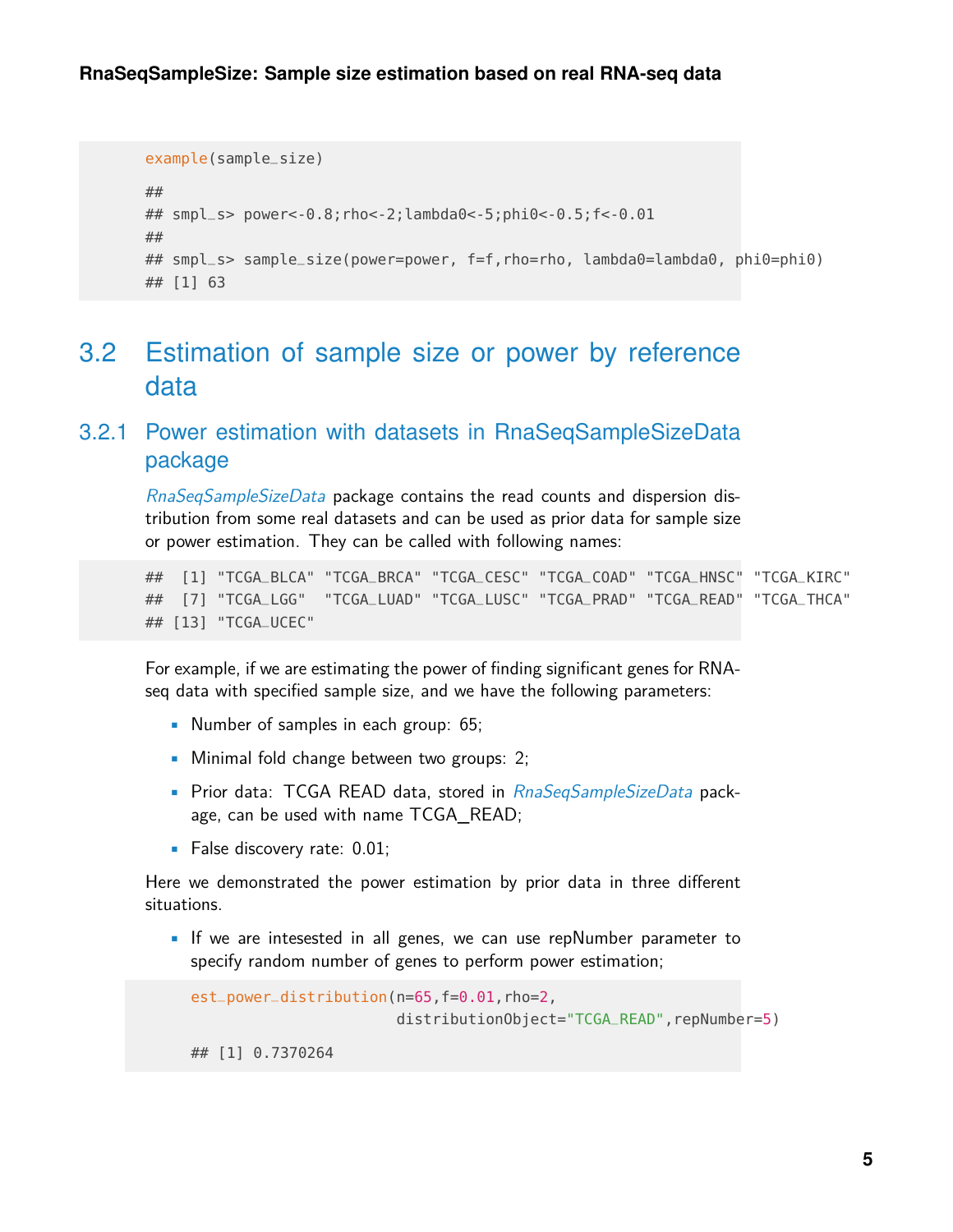Please note here the parameter repNumber was very small (5) to make the example code faster. We suggest repNumber should be at least set as 100 in real analysis.

• If we are only intesested in a list of genes, we can use selectedGenes parameter to specify the list of genes to perform power estimation;

```
#Power estimation based on some interested genes.
#We use storeProcess=TRUE to return the details for all selected genes.
selectedGenes<-c("A1BG","A2BP1","A2M","A4GALT","AAAS")
powerDistribution< est_power_distribution(n=65, f=0.01, rho=2,
                        distributionObject="TCGA_READ",
                        selectedGenes=selectedGenes,
                        storeProcess=TRUE)
str(powerDistribution)
## List of 3
## $ power : num [1:5] 0.844 0.069 0.983 0.937 0.996
## $ count : Named num [1:5] 43 36 2000 260 1950
## ..- attr(*, "names")= chr [1:5] "A1BG" "A2BP1" "A2M" "A4GALT" ...
## $ dispersion: num [1:5] 0.6 2.3 0.4 0.5 0.1
mean(powerDistribution$power)
## [1] 0.765763
```
• If we are only intesested a specified pathway, we can use pathway and species parameters to specify the genes in a pathway to perform power estimation.

```
powerDistribution< est_power_distribution(n=65, f=0.01, rho=2,
                        distributionObject="TCGA_READ",pathway="00010",
                        minAveCount=1,storeProcess=TRUE)
mean(powerDistribution$power)
```
<span id="page-5-0"></span>As a result, we use est\_power\_distribution function and find the estimated power is 0.91 for random genes, 0.81 for specified gene list, and 0.77 for genes in Glycolysis and Gluconeogenesis (pathway 00010) pathway.

### 3.2.2 Sample size estimation with datasets in RnaSeqSampleSize-Data package

For example, if we are estimating the sample size for RNA-seq data to achieve desired power of finding significant genes, and we have the following parameters:

• Desired power of finding significant genes: 0.8;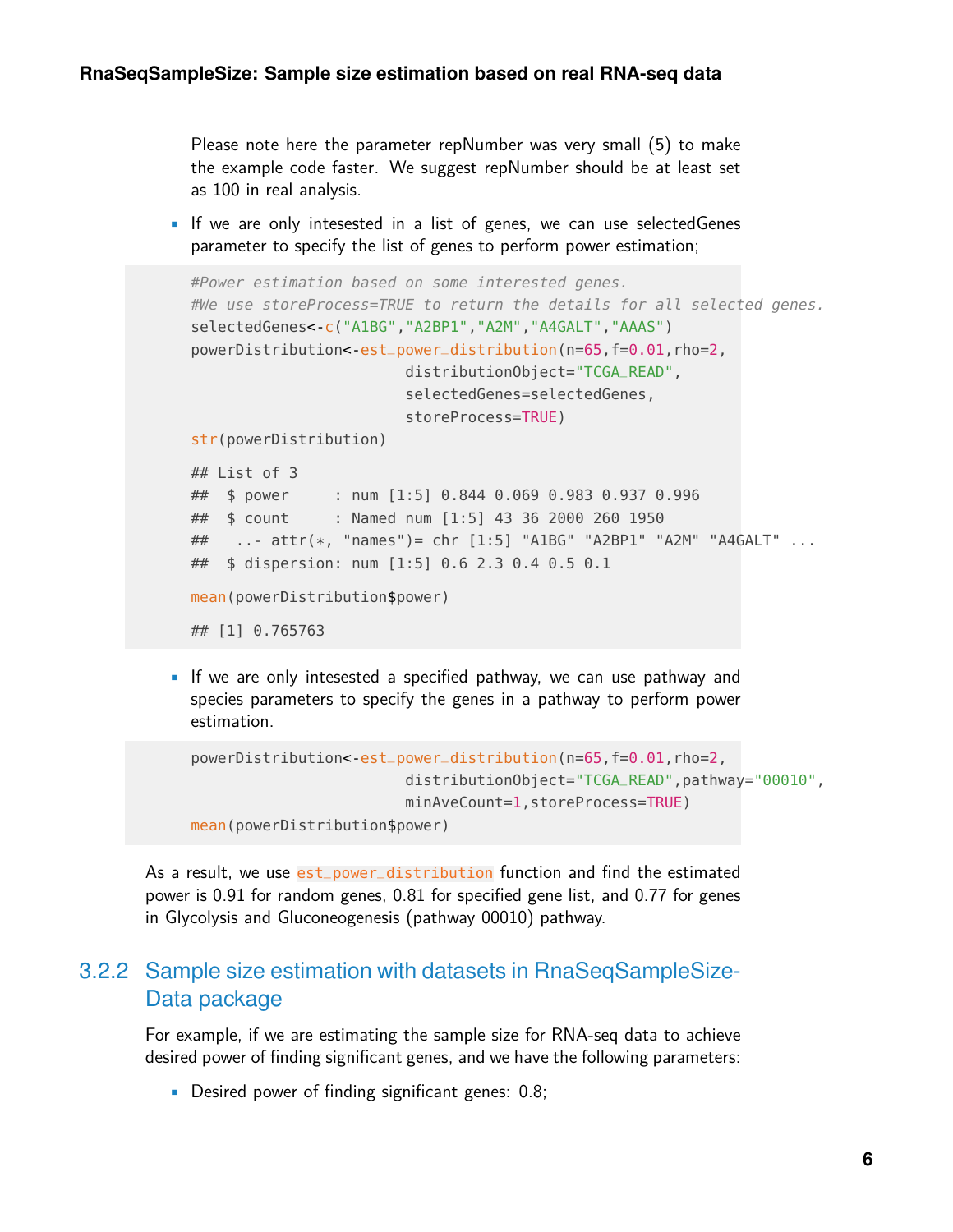- Minimal fold change between two groups: 2;
- Prior data: TCGA READ data, stored in [RnaSeqSampleSizeData](http://bioconductor.org/packages/RnaSeqSampleSizeData) package, can be used with name TCGA\_READ;
- False discovery rate (FDR): 0.01;

As a result, we use sample size distribution function and find the estimated sample size is 41 for random genes.

sample\_size\_distribution(power=0.8,f=0.01,distributionObject="TCGA\_READ", repNumber=5,showMessage=TRUE)

##  $x= 1$   $f(x) = -0.8$ ## x= 33 f(x)= -0.238697215795071 ## x= 65 f(x)= -0.029589577996452 ## x= 97 f(x)= 0.0310701643822264 ## x= 81 f(x)= 0.00872987163870809

## x= 73 f(x)= -0.00723548417615827

## x= 77 f(x)= 0.00136114695778589

 $\#$   $x=$  75  $f(x)$  = -0.00276715559547747

##  $x= 76$   $f(x) = -0.000665645019412686$ 

## [1] 77

<span id="page-6-0"></span>Please note here the parameter repNumber was very small (5) to make the example code faster. We suggest repNumber should be at least set as 100 in real analysis.

#### 3.2.3 Sample size or power estimation with user's prior dataset

For example, if the user has a RNA-seq data with 10000 genes and 10 samples as prior dataset:

```
# Generate a 10000*10 RNA-seq data as prior dataset
set.seed(123)
dataMatrix <- matrix(sample(0.3000, 1e+05, replace = TRUE), nrow = 10000, ncol = 10)
colnames(dataMatrix) <- c(paste0("Control", 1:5), paste0("Treatment", 1:5))
row.names(dataMatrix) <- paste0("gene", 1:10000)
head(dataMatrix)
```
## Control1 Control2 Control3 Control4 Control5 Treatment1 Treatment2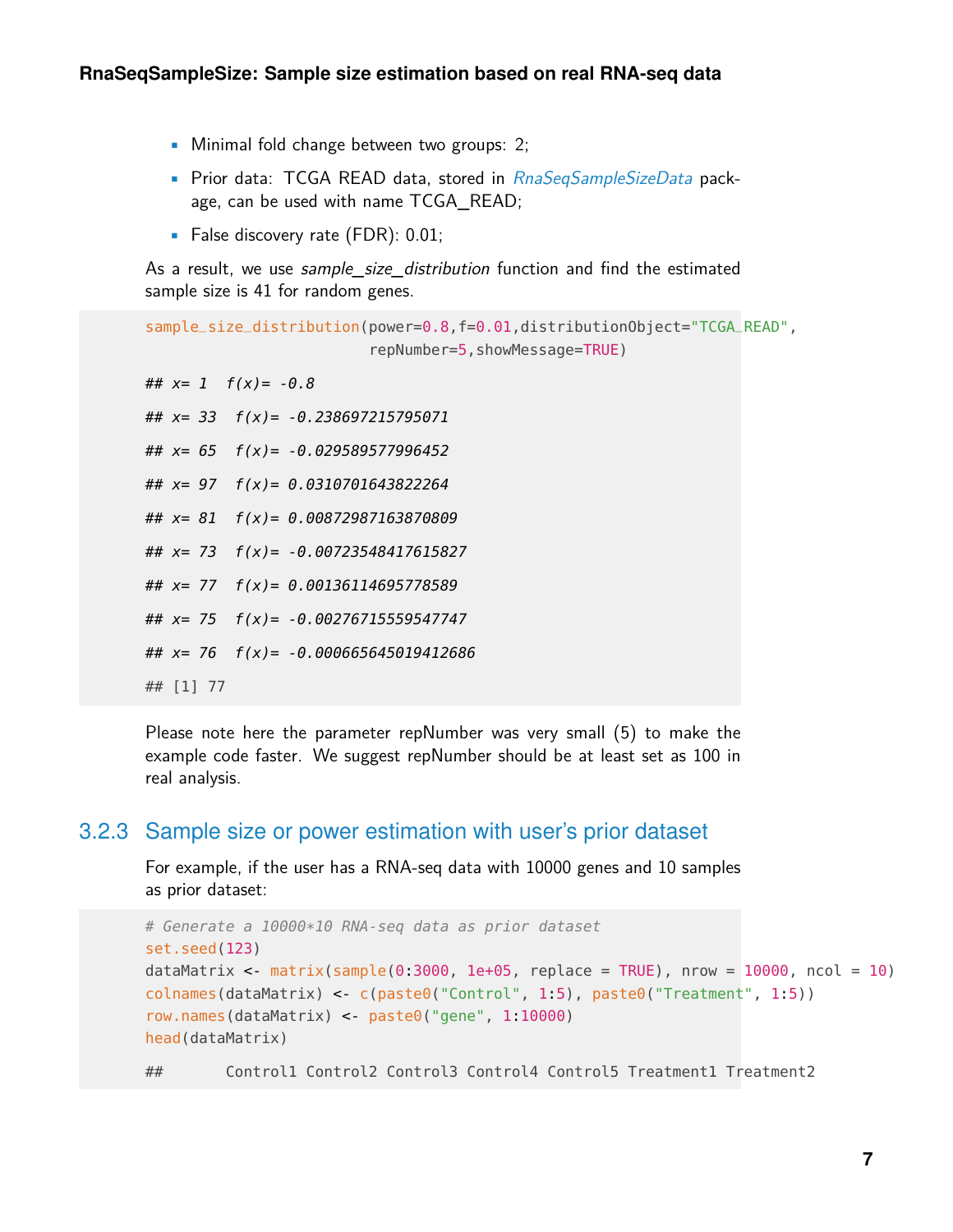#### **RnaSeqSampleSize: Sample size estimation based on real RNA-seq data**

| 2462                              | 56                                                                                                                                       | 421  | 219  | 2344                             | 1636 | 1486 |
|-----------------------------------|------------------------------------------------------------------------------------------------------------------------------------------|------|------|----------------------------------|------|------|
| 2510                              | 1353                                                                                                                                     | 1606 | 591  | 251                              | 538  | 2230 |
| 2226                              | 2680                                                                                                                                     | 269  | 2668 | 170                              | 2976 | 625  |
| 525                               | 461                                                                                                                                      | 1948 | 1589 | 1315                             | 1580 | 1915 |
|                                   | 2048                                                                                                                                     | 259  | 1761 | 2564                             | 1862 | 2498 |
| 2985                              | 2678                                                                                                                                     | 2364 | 2111 | 704                              | 2629 | 1852 |
|                                   |                                                                                                                                          |      |      |                                  |      |      |
| 1961                              | 1924                                                                                                                                     |      | 1412 |                                  |      |      |
| 382                               | 2764                                                                                                                                     |      | 1491 |                                  |      |      |
| 1685                              | 2100                                                                                                                                     |      | 1248 |                                  |      |      |
| 1280                              | 228                                                                                                                                      |      | 441  |                                  |      |      |
| 2947                              | 1093                                                                                                                                     |      | 1761 |                                  |      |      |
| 353                               | 783                                                                                                                                      |      | 1097 |                                  |      |      |
| ## gene1<br>$##$ gene2<br>$\# \#$ | ## gene3<br>$##$ gene4<br>## gene5 194<br>## gene6<br>$##$ genel<br>$\#$ # gene2<br>$##$ gene3<br>$\#$ # gene4<br>$##$ gene5<br>## gene6 |      |      | Treatment3 Treatment4 Treatment5 |      |      |

Then we are estimating the power of finding significant genes for RNA-seq data with specified sample size, and we have the following parameters:

- Number of samples in each group: 65;
- Minimal fold change between two groups: 2;
- Prior data: User's prior dataset with 10000 genes and 10 samples;
- False discovery rate: 0.01;

We will use est\_count\_dispersion to estitamete the gene read count and dispersion distribution of user's prior dataset. And then est\_power\_distribution function will be used to estimate power.

```
#Estitamete the gene read count and dispersion distribution
dataMatrixDistribution< est_count_dispersion(dataMatrix,
                       group=c(rep(0,5),rep(1,5)))## Disp = 0.603 , BCV = 0.7765
#Power estimation by read count and dispersion distribution
est_power_distribution(n=65,f=0.01,rho=2,
                       distributionObject=dataMatrixDistribution, repNumber=5)
## [1] 0.7925597
```
<span id="page-7-0"></span>As a result, we can find the estimated power is 0.91. Please note here the parameter repNumber was very small (5) to make the example code faster. We suggest repNumber should be at least set as 100 in real analysis.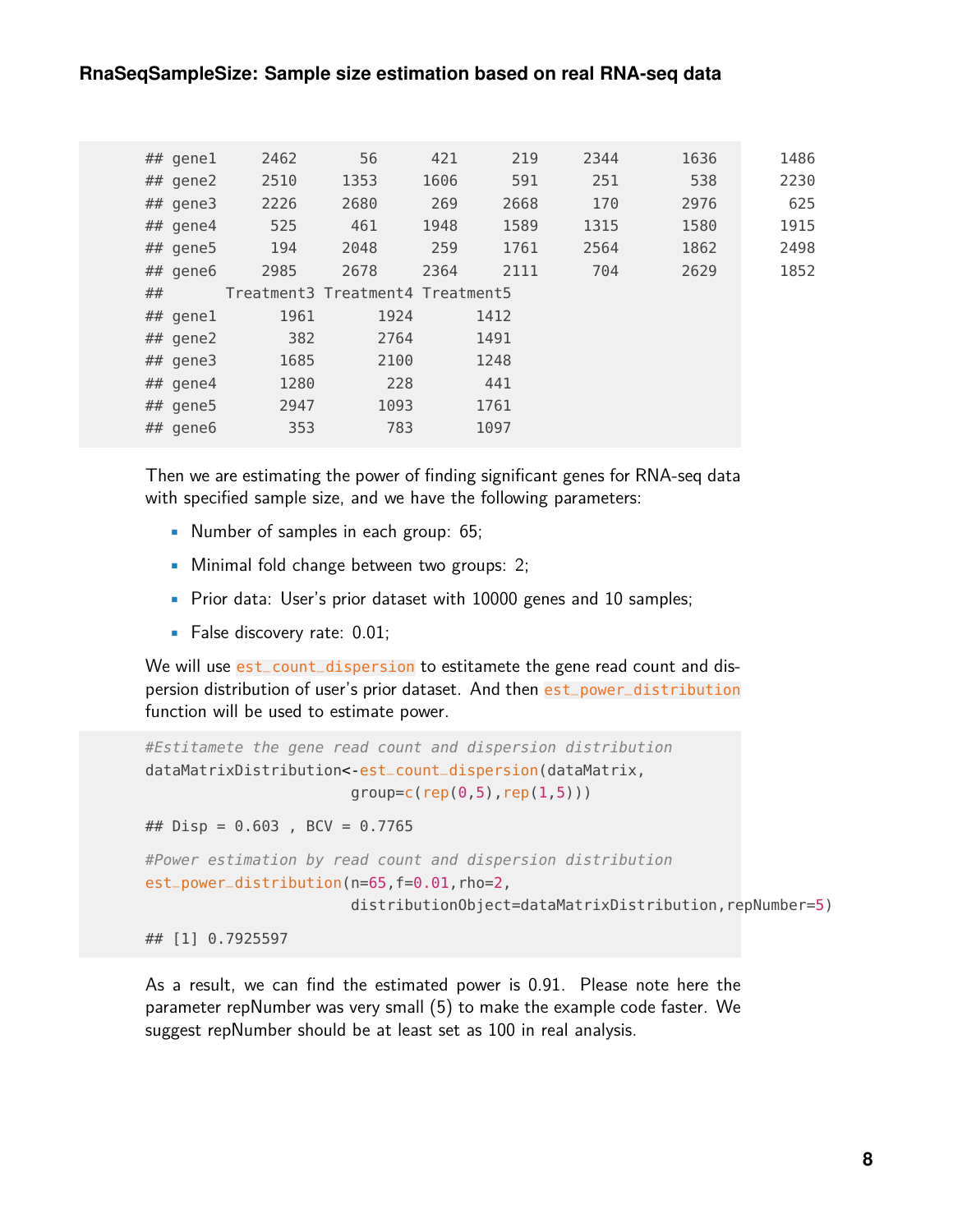## 3.3 Analyze public Rna-Seq data to find best parameters

<span id="page-8-0"></span>If we are not sure about the parameters (such as library size, number of differential genes, or fold change cutoff), we can try to find these numbers from public Rna-Seq data with similar samples and design.

#### 3.3.1 Library size and number of expression genes

For example, if we are planning a project with K562 cells and shRNA trasfection, we can download a data set with similar design (SRP009615) from recount database.

```
library(recount)
studyId="SRP009615"
url <- download_study(studyId)
load(file.path(studyId, 'rse_gene.Rdata'))
```
#show percent of mapped reads plot\_mappedReads\_percent(rse\_gene) #show propotion of gene counts in different range plot\_gene\_counts\_range(rse\_gene,targetSize = 4e+07)

```
As a result, we know about 90
```
### 3.3.2 Number of differential genes and fold changes between two groups

For example, if we are planning a project to compare lung tissue between COVID-19 patients and healthy controls, we can download a data set with similar design (E-ENAD-46) from Expression Atlas database.

library(ExpressionAtlas)

```
projectId="E-ENAD-46"
allExps <- getAtlasData(projectId)
ExpressionAtlasObj <- allExps[[ projectId ]]$rnaseq
#only keeping "g2" (COVID-19) and "g4" (normal) samples
```

```
expObj=ExpressionAtlasObj[,which(colData(ExpressionAtlasObj)$AtlasAssayGroup %in% c("g2","
expObjGroups= 2-as.integer(as.factor(colData(expObj)$AtlasAssayGroup)) #0 for normal and 1
```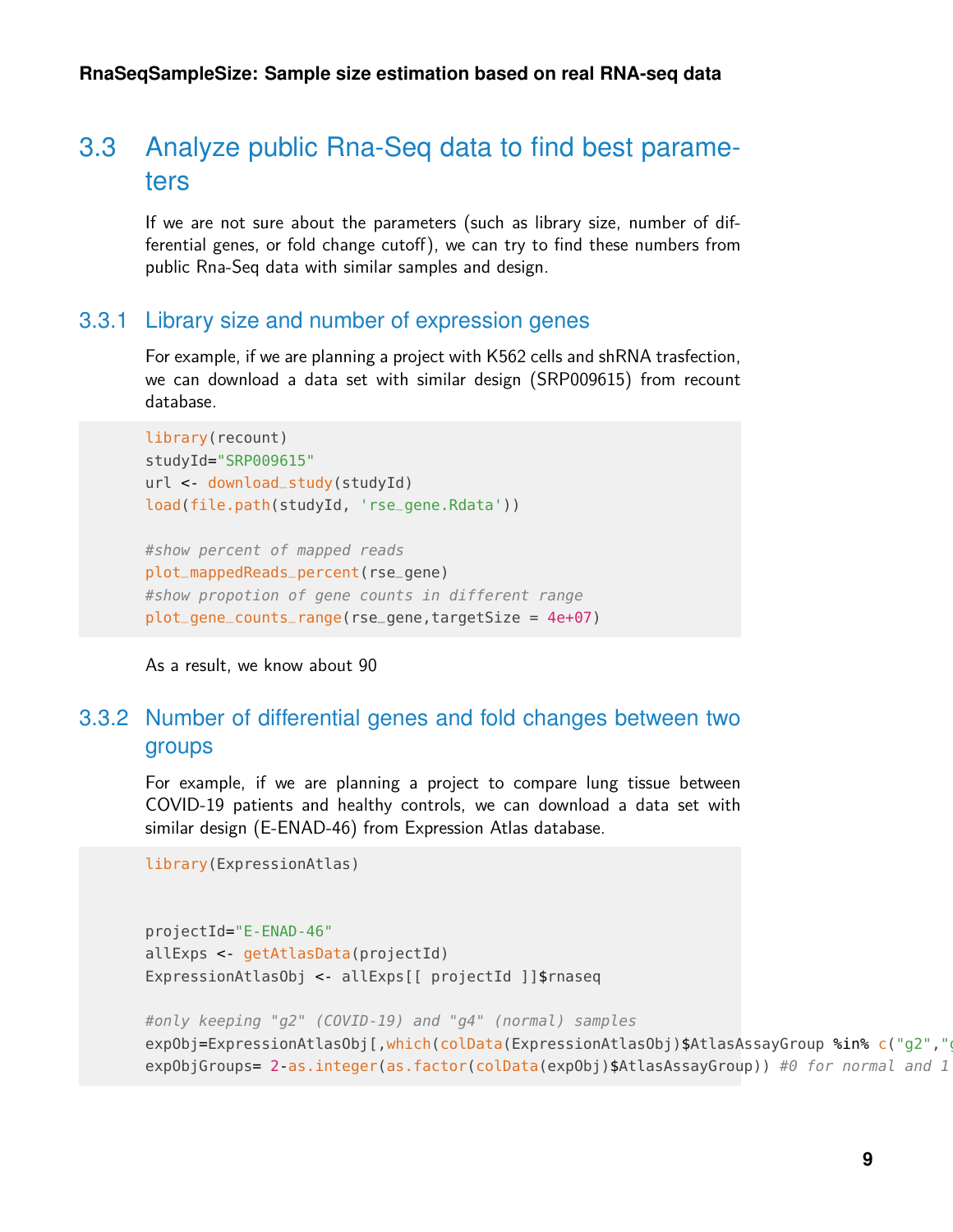#### **RnaSeqSampleSize: Sample size estimation based on real RNA-seq data**

```
#only keeping genes with at least 10 counts
minAveCount=10
averageCountsGene=rowSums(assay(expObj))/ncol(expObj)
expObjFilter=expObj[which(averageCountsGene>=minAveCount),]
```
result=analyze\_dataset(expObjFilter,expObjGroups=expObjGroups)

As a result, we used healthy samples as negative control, and find that there are few differential genes if testing between healthy samples and the fold change is also small. We also compared the COVID-19 samples and healthy samples in this dataset and identified  $4k+$  differential genes. The third figure indicated the similar dispersion pattern when using control samples only or disease and control samples. It means we can use healthy samples only to estimate dispersion distribution, if we don't have COVID-19 samples.

## <span id="page-9-0"></span>3.4 Power curve visualization

For example, if we are going to compare the power of finding significant genes for different false discovery rate, and we have the following parameters:

- Number of samples in each group: 63;
- Minimal fold change between two groups: 2;
- Minimal average read counts: 5;
- Maximal dispersion: 0.5;
- False discovery rate: 0.01 and 0.05;

```
result1 < est_power_curve(n = 63, f = 0.01, rho = 2, lambda0 = 5, phi0 = 0.5)
result2 < est_power_curve(n = 63, f = 0.05, rho = 2, lambda0 = 5, phi0 = 0.5)
plot_power_curve(list(result1, result2))
```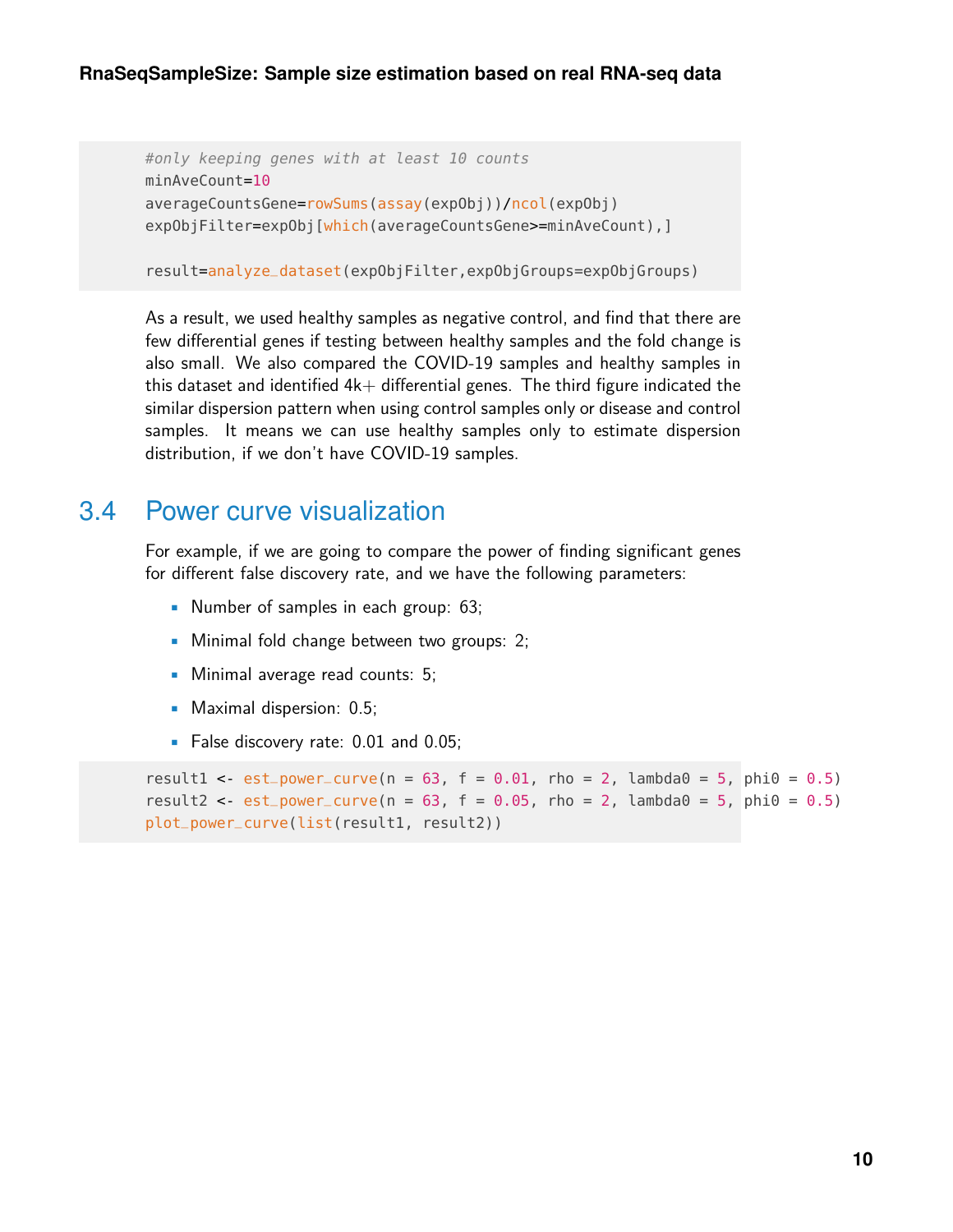#### **RnaSeqSampleSize: Sample size estimation based on real RNA-seq data**



<span id="page-10-0"></span>As a result, the relation between power and sample size can be estimated by est\_power\_curve function and the power curves can be generated by plot\_power\_curve function.

## 3.5 Optimization by power or sample size matrix

For example, if the budget is limited, we need to balance the number of replications and sequence depth. We can use the optimize\_parameter function to find the relation between sample size, read counts, and estimated power. And then the optimized parameters can be determined.

```
result<-optimize_parameter(fun=est_power,opt1="n",
                           opt2="lambda0",opt1Value=c(3,5,10,15,20),
                           opt2Value=c(1:5,10,20))
```